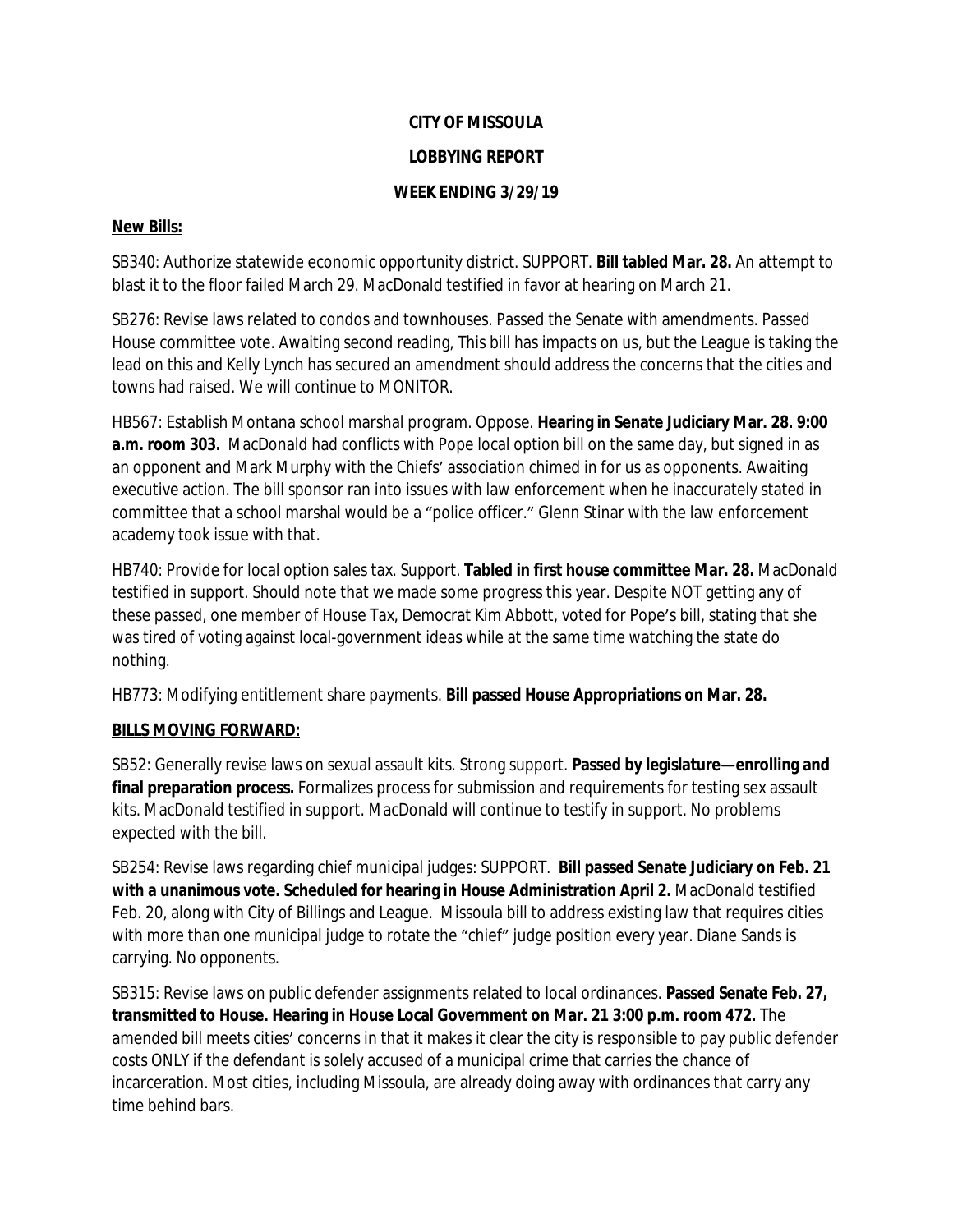HB6: Renewable resource grants. Strong support. **Hearing scheduled in Senate Finance and Claims April 1 at 8:00 a.m. Room 317.** Dale reviewed. Fiscal note printed. PASSED second reading in the House March 22 on vote of 99-0.

HB16: Establish affordable housing loan program. Support. **MacDonald testified Senate Taxation. Bill concurred as amended Mar. 12.** Was amended in Senate Tax in a bad way. Proponents of the initial legislation intend to let it get back to the House with the Senate amendments and seek a 'do not concur' vote in order to get it to a working committee to fix.

HB47: Generally revise criminal records laws. Monitor. **Bill PASSED both Houses. Enrolling and final preparation process completed. Transmitted to governor. Became law Feb. 26.** MacDonald: Monitoring for Missoula and Montana Newspapers. Bill was in response to unintended consequences of legislation last year that decriminalized certain offenses. At hearing on 1-14, AG has apparently agreed to amendments to clarify that the fingerprinting and mug shots would be ONLY for cases in which a person must be booked into jail. No executive action yet.

HB146: Establish laws regarding sanctuary cities in Montana. Oppose. **PASSED House Judiciary committee. Transmitted to Senate. Hearing held in Senate Judiciary Mar. 22. 9 a.m. room 303. Awaiting executive action.** Hearing held Feb. 1 Per guidance from the mayor and the league, MacDonald stayed out of the room and monitored and provided information to Lynch with the league. MacDonald has visited with ACLU and others, who are specifically seeking law enforcement support.

HB147: Referendum to establish sanctuary city laws in Montana. Oppose. **PASSED House Judiciary committee. No action since second reading Feb. 13.** Same as above.

HB192: Revise laws related to privacy in communications. SUPPORT. **Passed House. Referred to Senate Judiciary Feb. 21. Bill concurred as amended unanimously on Mar. 15. Bill is now in Senate and Finance Claims after passing Senate Judiciary and second-reading, scheduled for third reading Mar. 29.** Bill has been heavily and repeatedly amended, but nothing at this point that we believe changes things for the city. Reviewed by Nugent. Hearing held Jan. 28. MacDonald did not testify, but has spoken with committee members and is monitoring. Some amendments are being proposed to clean up some language at the request of the ACLU. This is the "revenge porn" bill similar to last session which makes it a crime to post or publish nude photos of a person without that person's permission.

HB325: Generally revise firearm laws. OPPOSE. **PASSED House Judiciary. Feb. 15. PASSED second reading 58-41 on Feb. 19. Passed third reading Feb. 21. Passed Senate Judiciary March 20.** MacDonald, along with the League and others testified against the bill March 15 in Senate Local Gov't. The bill appears to be in direct response to the Missoula ordinance that is now being appealed to the state Supreme Court. Bill was amended to remove Section 3, which among other things restores the current standing that having a CCW permit is NOT a defense for carrying in a restricted area. Still oppose.

HB357: Revise concealed carry laws by initiative: OPPOSE. **Passed third reading and transmitted to Senate Feb. 21. Hearing in Senate Judiciary scheduled March 15 at 9 a.m. room 303. Bill concurred Mar. 21.**

HB394: Revise property tax appraisal and tax appeal process. SUPPORT. **Passed House Tax. Transmitted to Senate Feb. 26 Hearing in Senate Taxation Mar. 20. Bill concurred Mar. 25.**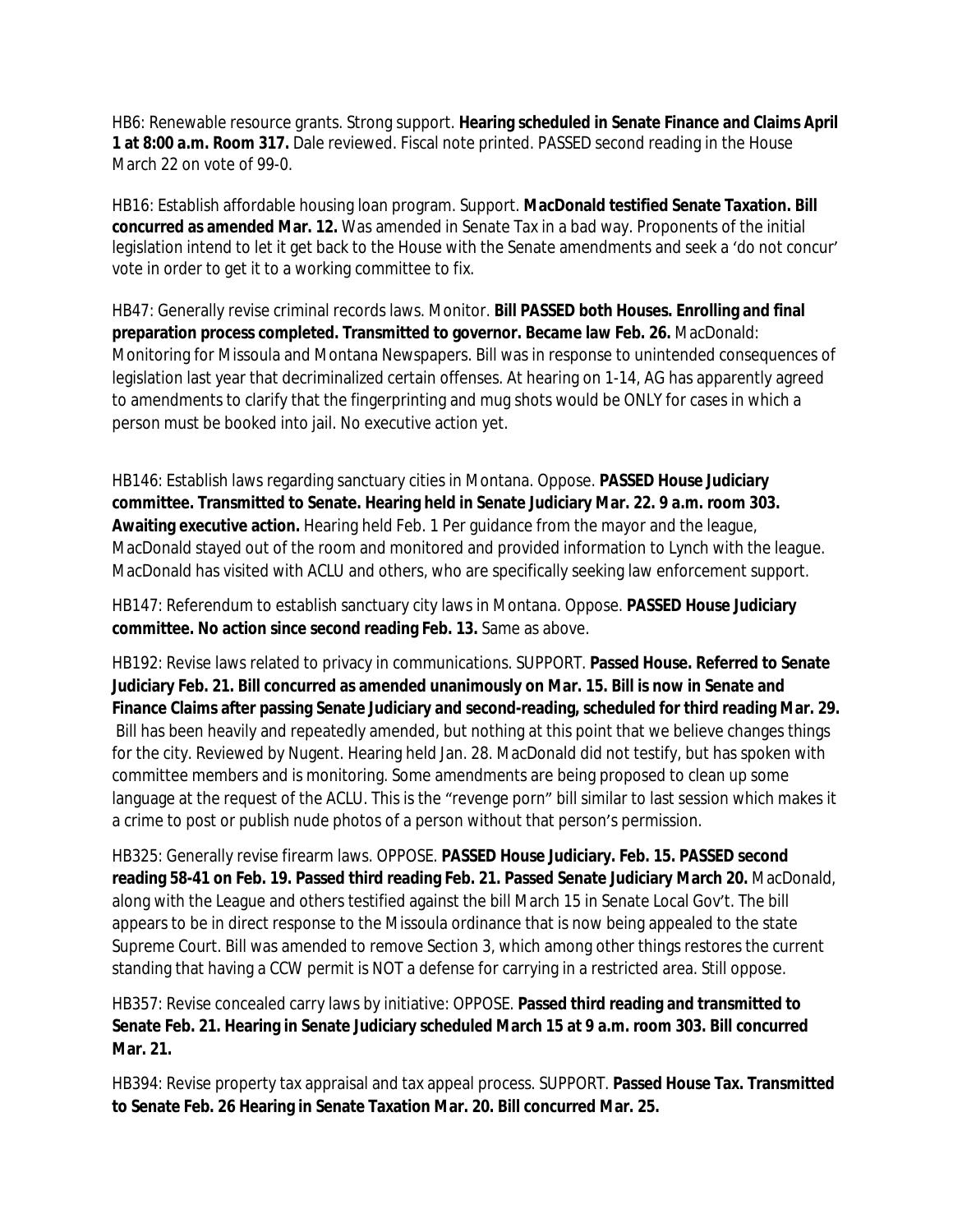HB481: Revising the clean indoor air act relating to private establishments. OPPOSE. **Passed Third House Reading 52-46. Headed to the Senate. Hearing in Senate Business, Labor, and Economic Affairs Mar. 14. Bill concurred Mar. 28.** Health interests and local interests have heavily amended this bill and I believe it now meets the concerns raised by the city of Missoula. Amendments make it clear the business cannot share any ventilation system of another and cannot be in a building occupied by another business. Existing clubs, however, are grand-fathered in.

#### **Bills DOA:**

HB483: Generally revise absolute liability laws. Oppose. **TABLED in House Judiciary Committee.**  MacDonald testified against on Mar. 13, along with representatives from the county attorneys and law enforcement. Another bill that Rep. Read brought on behalf of several anti-government fringe constituents.

HB120: Revise local government authority of certain speed limits. SUPPORT. **TABLED in Senate Highways and Transportation after strong support on the House side.** The bill simply allows local governments to lower speed limits on highways in "urban" areas. No executive action yet.

SB15: Allow certain state funds to be used for affordable housing infrastructure. Support. **TABLED in Committee.**

\*\*SB18: Establish workforce housing tax credits. Support. **PASSED Senate Tax Feb. 15. Referred to Senate Finance and Claims. Tabled in committee Mar. 22. Failed 2nd reading pass motion. Probably dead.** Awaiting Executive action. Senate Tax and MacDonald testified along with a variety of housing advocates. A one-page fact sheet and talking points on this bill were provided to MacDonald. This bill has some issues. Leading proponents didn't explain some of the tax implications well and several key senators, including chair Roger Webb and Sen. Dick Barrett of Missoula, expressed mild skepticism that it could "pencil out." MacDonald spoke with Barrett after and he wants to support the bill and is trying to work with the sponsors to get information in a format that he can use to also persuade other committee members.

SB19: Revise laws related to local government budgeting and accounting. Oppose. **TABLED In Senate Judiciary.** This bill includes new audit requirements that could conflict with financial reporting requirements that are established by the Government Accounting Standards Board. MacDonald stayed out of the room for this very contentious hearing that included accusations of racism. The League is taking the lead. We are confident this bill has enough problems that it will die.

SB 103: Revise laws on PSC regulation of municipalities. OPPOSE. **TABLED in committee Feb. 12.** Hearing held Jan. 29 in Senate Energy and Telecommunications. MacDonald testified against, along with the League. The hearing was almost uncomfortable as the sponsor's explanation for the bill seemed to change and didn't make a lot of sense. He claimed that the intent was not to give the PSC "rate-setting" authority and that the intent was only to give them "oversight" to protect people from bad actors. However, he later said that, in fact, the PSC would have the final say – which seems to indicate that it could set rates (by simply saying 'no' to the ones it doesn't like.) MacDonald and others spoke with Missoula committee members after the hearing, as well as with the sponsor. We would be surprised if this one makes it out of committee.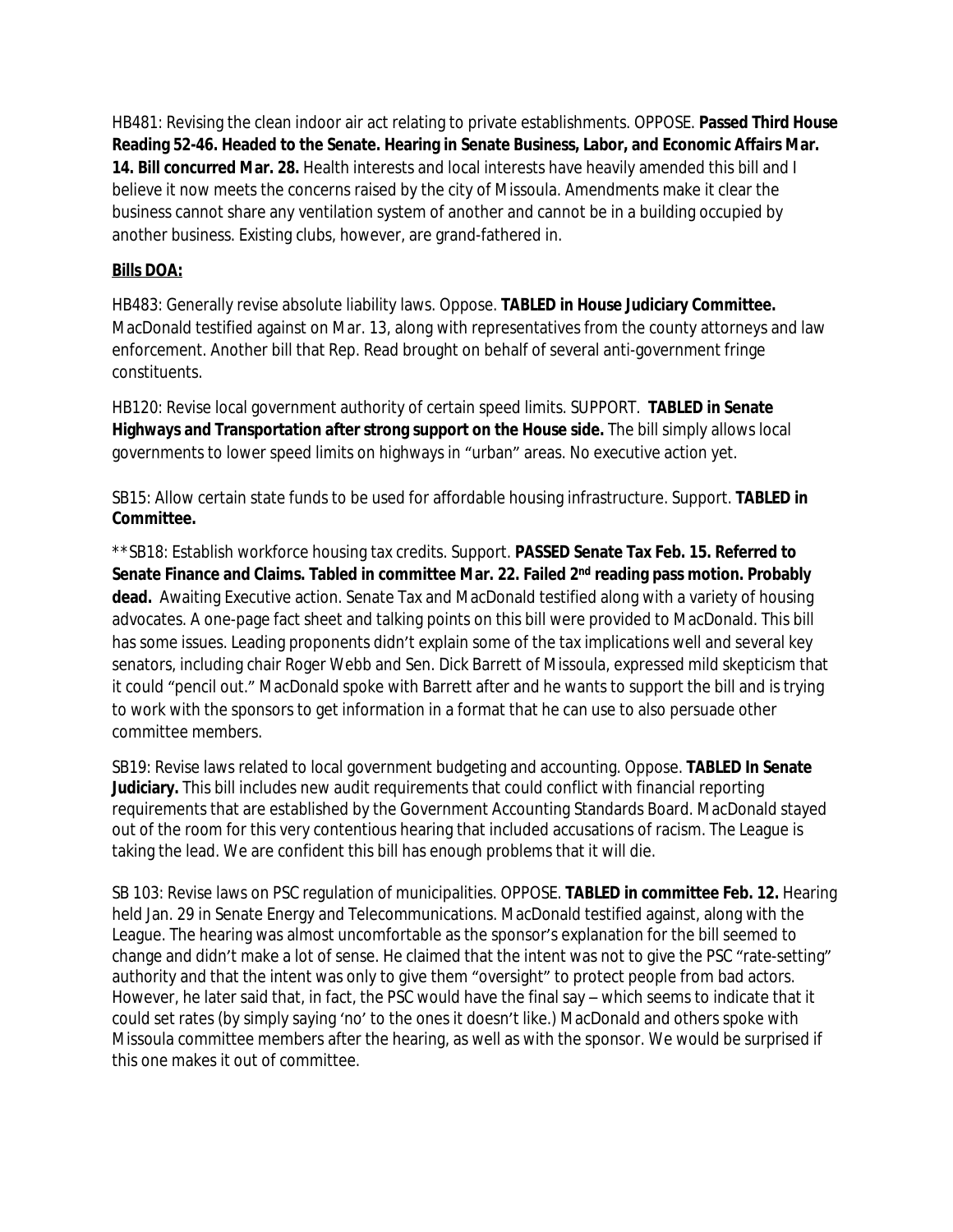SB 117: Revise highway de-icer laws. Oppose. **TABLED IN Finance and Claims Committee.** Identical to SB 106 in 2017 session. MacDonald testified in opposition along with state Department of Transportation. Supporters included the Montana Logging Association, regarding damage to vehicle components. MacDonald testimony reiterate the fiscal concerns raised by DOT, but concentrated more on the air quality issues in Missoula and the fact that the city has no viable alternatives to mag chloride. The fiscal note arrived in time for the hearing. It is less than previous years, but still substantial. The bill is likely to get out of committee, but as in past sessions, the fiscal note will likely kill it. This is Sen. Brown's last year in the legislature.

\*\*SB323: Allow the creation and assessment of a public safety district: OPPOSE. **Hearing held in Senate**  Local Government March 18, bill tabled on Mar. 27. MacDonald testified in opposition, along with nonprofit groups and hospital reps. Awaiting executive action. The bill is being characterized as an effort by the sponsor to get back at some specific nonprofits (hospitals mostly) and is going to have a lot of opposition. That will be led by the League of Cities and Towns, which will argue that cities already have the ability to create these districts and that this language only duplicates and complicates that process in a clear effort to target specific nonprofits.

HB15: Revise laws related to nonmotorized vehicle and mobile home disposal. SUPPORT. **Tabled in committee Mar. 11.**

HB 125: Limit use of emergency ordinances by local governments. Oppose. **TABLED in committee.** Jessica reviewed & sent talking points to MacDonald. MacDonald has met one-on-one with most members of Senate Local Government to let them know the city opposes. Tim Burton took the lead on this. Missoula and Missoula County stayed out, as did MACO. Continuing to monitor and getting in touch with other committee members. Executive action believed to be on Jan. 21. Currently relatively sure this bill will die in committee. Still awaiting executive action.

HB 134: Revise prostitution statute to include nonpenetrative sex acts. Support. **TABLED in committee**  Feb. 20. Detective Baker with Missoula spoke on the bill at Dudik's request. MacDonald attended a portion of the hearing, then met with Dudik and Baker after to exchange info and make sure they know he is available in the future. No executive action yet. Bill is likely to pass.

HB 138: Include exposure to prostitution in acts constituting child abuse and neglect. Support. **TABLED in committee.** Detective Baker supporting at request of Dudik. Fiscal note printed. No executive action yet.

HB 194: Revise lodging and rental car taxes including local option. Support. **DIED in House Tax.**

HB223: Deter the fraudulent use or theft of taxpayer funded resources. OPPOSE. **Bill withdrawn—DOA.**  MacDonald and others visited with the sponsor to express concerns about the legislation and let her know what she's attempting to do is already addressed – and in better language – in existing law. As of the date of the hearing, the sponsor confirmed she intended to pull her bill due to the overwhelming concerns raised by local governments, law enforcement and fire lobbyists.

HB232: Revise assessment of taxes during condemnation proceedings. OPPOSE. **Tabled in Senate Taxation committee Mar. 12.** MacDonald opposed along with the League and MACO. There were no supporters. Significant efforts by Missoula and the League seemed to have convinced Senate Local Gov't that this was a bad idea. Sen. Barrett instrumental in helping get this killed in committee as well.